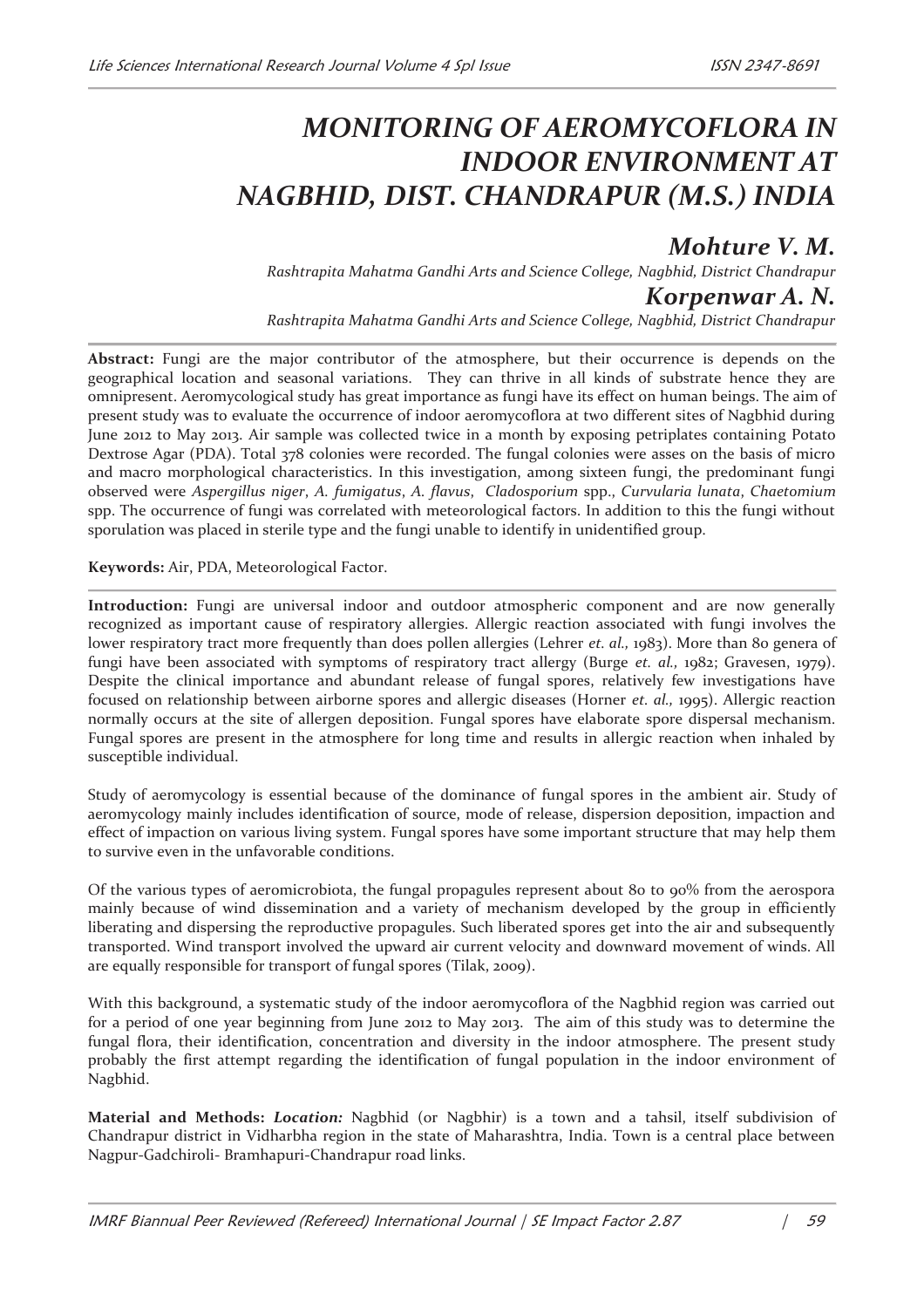*Selection of Study Site:* Aeromycological survey was carried out at Nagbhid, Dist Chandrapur, from June 2012 to may 2013. Two sites were selected for present study viz. Site I - Primary Health care centre (PHC) and site II – Science wing of RMG College Nagbhid, Dist. Chandrapur, India. The microflora studies of this particular place have never been reported. PHC is the only government hospital for the nearby people. Most of the garbage of the city is dumped near this PHC this makes the air unhygienic for the patients coming from different area and people living nearby area.

*Media Used:* Potato Dextrose Agar (PDA) medium is used for the present study. This media probably provides the nutritional need of the fungi.

*Collection of Sample:* Petriplates were exposed for 5 minutes twice in a month at each site. They were incubated at room temperature for the growth of fungal colonies. After exposing, the Petri plates containing the samples were incubated for  $3$  to  $5$  days at room temperature ( $25$  to  $28^{\circ}$ C).

*Identification:* The slides were prepared by using lacto phenol cotton blue stain. The fungal colonies were identified by colony morphology and characteristics of sporulation. The species were identified on the basis of micro and macro morphology; and reverse and surface coloration of colonies grown on the PDA media. The fungi were identified up to genus level and in some cases up to species level. The identification of the colonies was done with the help of standard literatures (Subramanian, 1971; Barnett and Hunter, 1972; Nagamani *et. al.,* 2005).

Percentage contributions of individual species were calculated as per the standard formula:

 Total no. of colonies of one species % Contribution =× 100 Total no. of colonies of all species

**Results and Discussion:** Total 378 colonies of fungi were analyzed during June 2012 to May 2013. In this investigation, sixteen fungi were identified and the fungi with sterile mycelia and unidentified colonies were placed in separate group. Maximum numbers of colonies were identified during winter seasons (178) followed by rainy (154) and summer season (46) (Table 1). Variation in concentration of fungal spores was found in different seasons (figure 1). Occurrence of more number of colonies during the winter indicated that fungi were very specific to temperature and humidity. Five species of *Aspergillus* viz. *Aspergillus niger*, *A. flavus*, *A. fumigatus A. parasiticus. A. versicolor* was identified while some specieses of *Aspergillus* was unidentified and placed in separate group. *Aspergillus* colonies were dominant during July to December. The dominant fungi observed was *Aspergillus niger* (20.92%), *A. flavus* (12.17%)*, A. fumigatus* (9.52%), *Curvularia lunata* (6.08%), *Chaetomium* spp. (5.29%), *Cladosporium* spp. (5.82%) (figure 2). Site I (PHC) was more unhygienic as compare to the site II (Science wing of RMG College). This probably the reason of occurrence of more number of colonies in site I.

Incidence of fungal species was dependant on seasonal variations. During rainy season, number of fungal colonies isolated was found to be increased. During summer days number of fungi and their incidence was less. There was a close relation found between number of fungi isolated with relative humidity and temperature. Increased in humidity increased the occurrence of fungal colonies.

Genus *Aspergillus* (including all species) was found to be dominant during the study. During this aeromycological study fungi showed monthly and seasonal variations in their concentration. Dominance of *Aspergillus* was reported by Subba Reddi *et. al.* (2004) from Visakhapatnam, Mishra *et. al*. (2008) from U.P., Sullia and Khan (1980) from Bangalore.

De-Ana *et. al.* (2006) registered the highest presence of *Aspergillus*, *Cladosporium* and *Penicillium* in indoor environment in autumn. Sen and Asan (2009) observed *Penicillium* (28.61%), *Cladosporium* (16.08%) and *Alternaria* (15.98%) as the most frequent fungal genera. *Penicillium* (40.61%) and *Cladosporium* (15.92%) were the dominant genera of indoor air while *Alternaria* (20.62%) and *Penicillium* (19.71%) were isolated most frequently from outdoor air.

Present study showed that winter season and rainy season favored the occurrence of fungi. The fungal population was not found to be homogenous throughout the year and thus showed seasonal variations.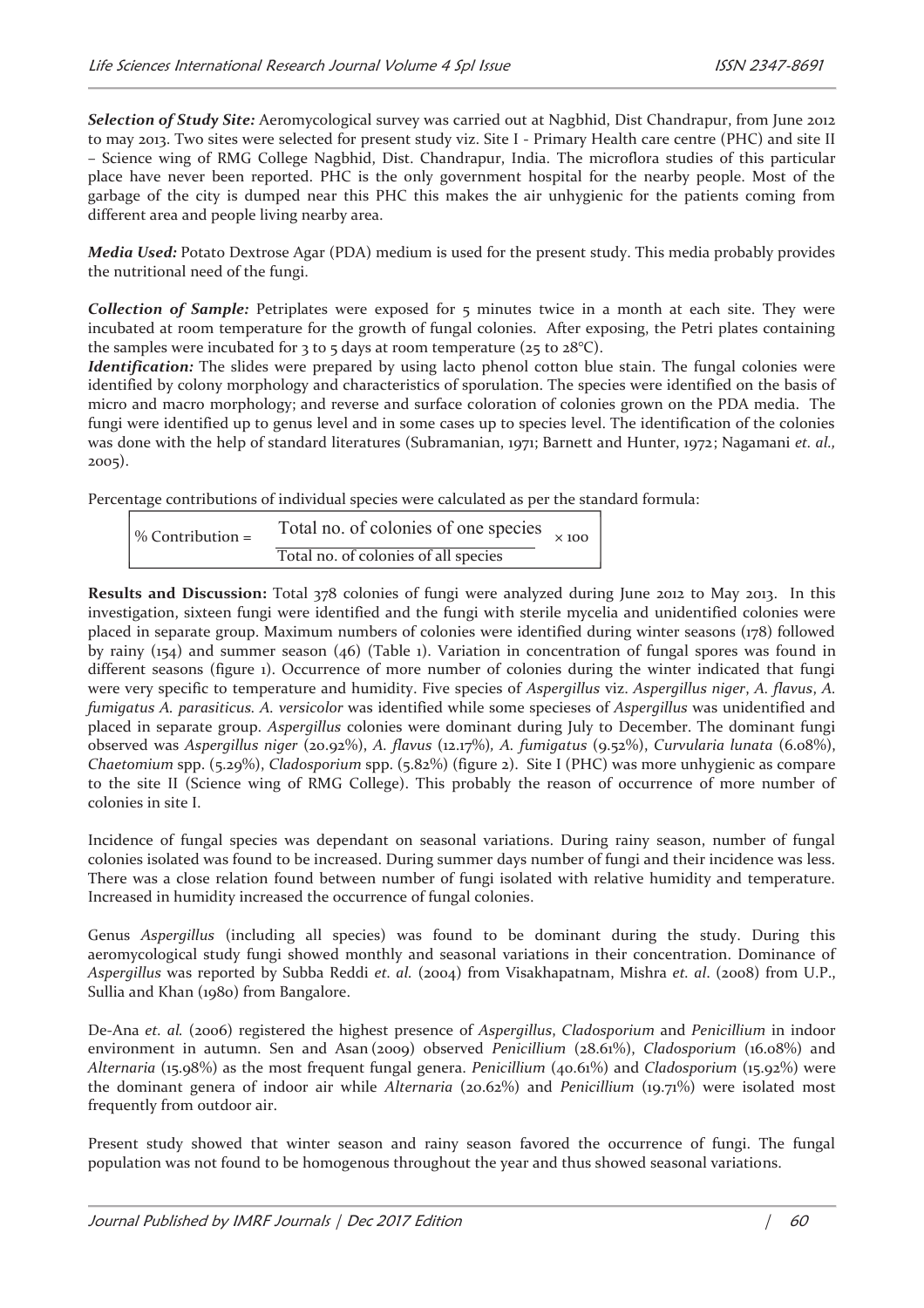



Maximum concentration of fungi was encountered during the period from June to February. These months showed high relative humidity and low temperature. The total number of fungi generally decreases from March to May. Agarwal *et. al.* (1969) reported the peak period of fungal incidence from September to November and February to April at Delhi. Mishra and Kamal (1971) at Gorakhpur observed the highest fungal incidence during December. It was found that survival of air borne fungi depend on several factors such as wind velocity, distance from the source , time in air, relative humidity and species itself.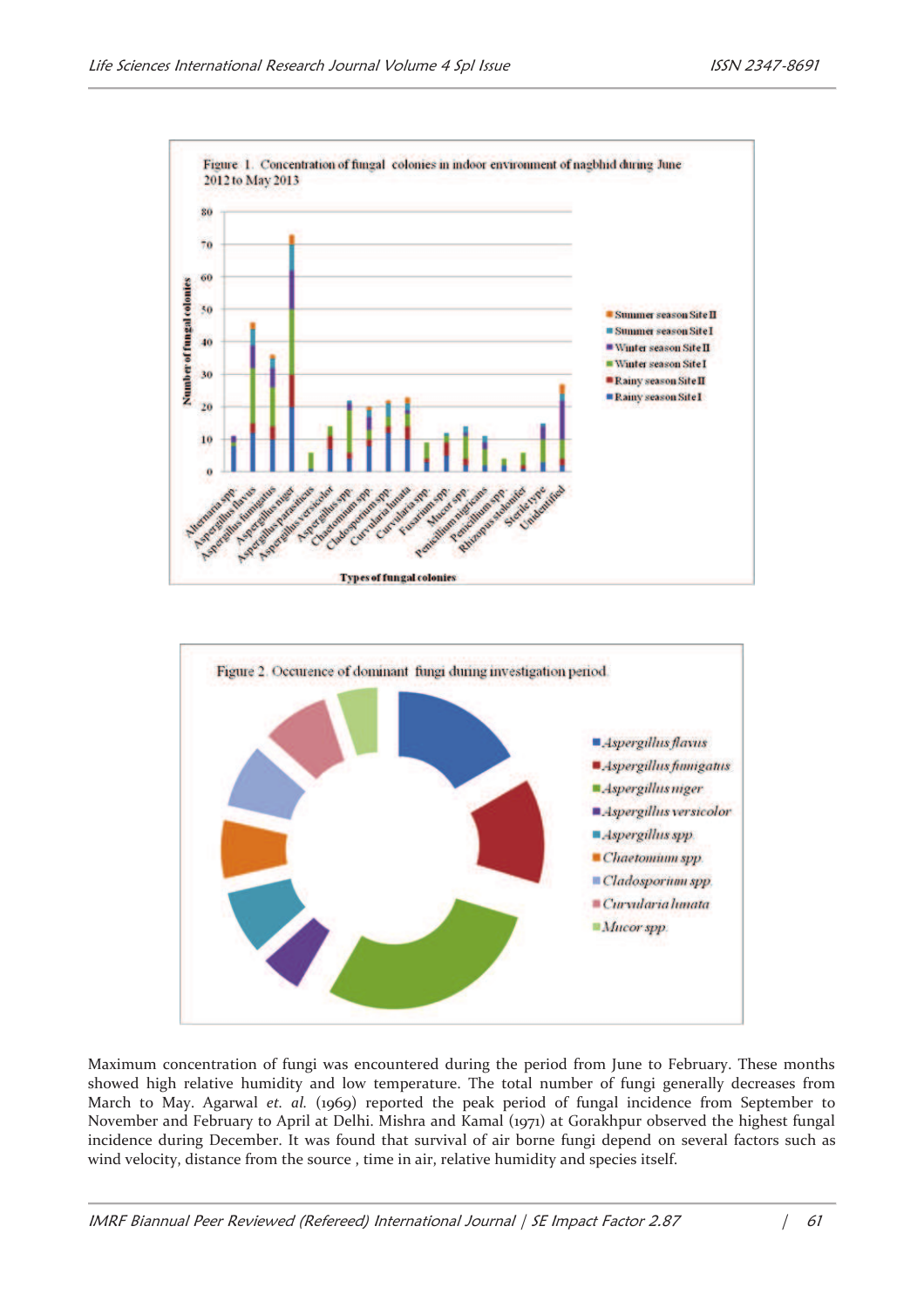The occurrence of more number of fungal colonies in the hospital area is due to its unhygienic condition and probably due to the dumping of household garbage or municipal waste near this area. There was no proper mechanism for further treatment of this waste. This results in huge population of microbial forms specially the saprophytic ones. Because of this huge amount of spore were released in the atmosphere. During winter seasons the concentration of spores was comparatively more as compared to rainy and summer seasons. During winter seasons especially in the month of November some rainy day was recorded with sudden increase in the humidity which might be the reason of increase in the concentration of fungi in the nearby area. The high number of colony forming fungi in the site was due to lack of efficient maintenance probably. The staff members and patients are constantly being exposed to these spores of which a good number are known for their hypersensitive reactions leading to respiratory problems like bronchial responsiveness (asthma), hypersensitivity pneumonitis, allergic alveolities such as bronchopulmonary aspergillosis, bronchoalveolar lavage or transbronchial lung problem (John, 1985; Bennett, 1995; Sugar, 1995).

The negligence of proper cleaning and maintenance of PHC became a good source of the fungi which may cause a potential health hazard. The present study suggested that the dumping waste near the study area should be treated properly to avoid infection to the people in this area. The present study will be helpful for solving the problems regarding indoor air quality particularly fungi and other associated matter. It will also be helpful for allergologists, allergy patients and common man to solve allergic problems.

## **References:**

- 1. Lehrer, S.B. Aukrust, L. and Salvaggio, J.E. 1983. Respiratory allergy induced by fungi. *Clin. Chest. Med.* 4: 23-41
- 2. Burge, H.A., Solomon, W.R. and Muilenberg, M.L. 1982. Evaluation of Indoor plantings as allergen exposure sources. *J. Allergy Clin. Immunol.* 70 (2):101-108.
- 3. Gravesen, S. 1979. Fungi as a cause of allergic disease. *Allergy* 34:135:154.
- 4. Horner, W.E., Helbling, A., Salvaggio, J.E., Lehrer, S.B. 1995. Fungal allergens. *Clin. Microbiol. Rev*. 8: 161- 178.
- 5. Tilak, S.T. 2009. *Aeromycology*. U.S. Science Publications Pune.
- 6. Subramanian, C.V., 1971. *Hypomycetes***.** I.C.A.R., Publications, New Delhi.
- 7. Barnett, H.L. and Hunter, B.B. 1972. *Illustrated genera of Imperfect fungi* 3 rd edition. Burgess Publishing Company, Minneapolis, Minnesota.
- 8. Nagamani, A. Kunwar, I.K. and Manoharachary, C. 2005. *Handbook of Soil Fungi*. I.K. International Pvt. Ltd., New Delhi.
- 9. Subba Reddi, C., Atluri, J.B., Rao, A.N. and Srivandana, K. 2004. The relation between indoor and outdoor fungal aerospora of some working environments. *Ind.J. Aerobiol.* 17 (1and2): 44-52.
- 10. Mishra, K.N., Singh, D.B. and Kumar, A. 2008. Fungal spore content in the atmosphere of different sites of Obra-Sonebhadra (U.P.). *Ind.J. Aerobiol*. 21 (1): 42-47.
- 11. Sullia, S.B. and Khan, K.R. 1980. Airspora of Bangalore city market and its relation to the occurrence of market disease. *Advances in pollen spore research.* VII: 157-159.
- 12. De Ana, S.G., Torres-Rodriguez, J.M., Ramirez, E.A., Garcia, S.M., Belmonte-Soler, J. 2006. Seasonal distribution of *Alternaria*, *Aspergillus*, *Cladosporium* and *Penicillium* species isolated in homes of fungal allergic patients. *J Investig Allergol Clin Immunol.* 16(6):357-363.
- 13. Sen, B. and Asan, A. 2009. Fungal flora in indoor and outdoor air of different residential houses in Tekirdag City (Turkey): Seasonal distribution and relationship with climatic factors. *Environmental Monitoring Assessement* 151(1-4): 209-219.
- 14. Agarwal, M.K., Shivpuri, D.N. and Mukherji, K.G. 1969. Studies on allergenic fungal spores of Delhi, India metropolitan area (Botanical aspects). *J. Allergy* 44:193-203.
- 15. Mishra, R.R. and Kamal 1971. Aeromycology of Gorakhpur III- Seasonal variation in air fungal spora. *Mycopathet. Mycol. Appl.* 45: 301-310.
- 16. John P.U. (1985). Sistemik Mantar Ünfeksiyonlar Y. In Berkow R (eds) The Merck Manual Tebhis / Tedavi El KitabY, Merck and Co. Inc (in Turkish), 115-121.
- 17. Bennett J.E. (1995). Aspergillus species. In Mandell et al. (eds) Principles and practice of infectious diseases, Churchill Livingstone Inc, New York, 2306-2311.
- 18. Sugar A.M. (1995). Agents of mucormycosis and related species. In Mandell GL et al. (eds) Principles and practice of infectious diseases, Churchill Livingstone Inc, New York, 2311-2321. 27